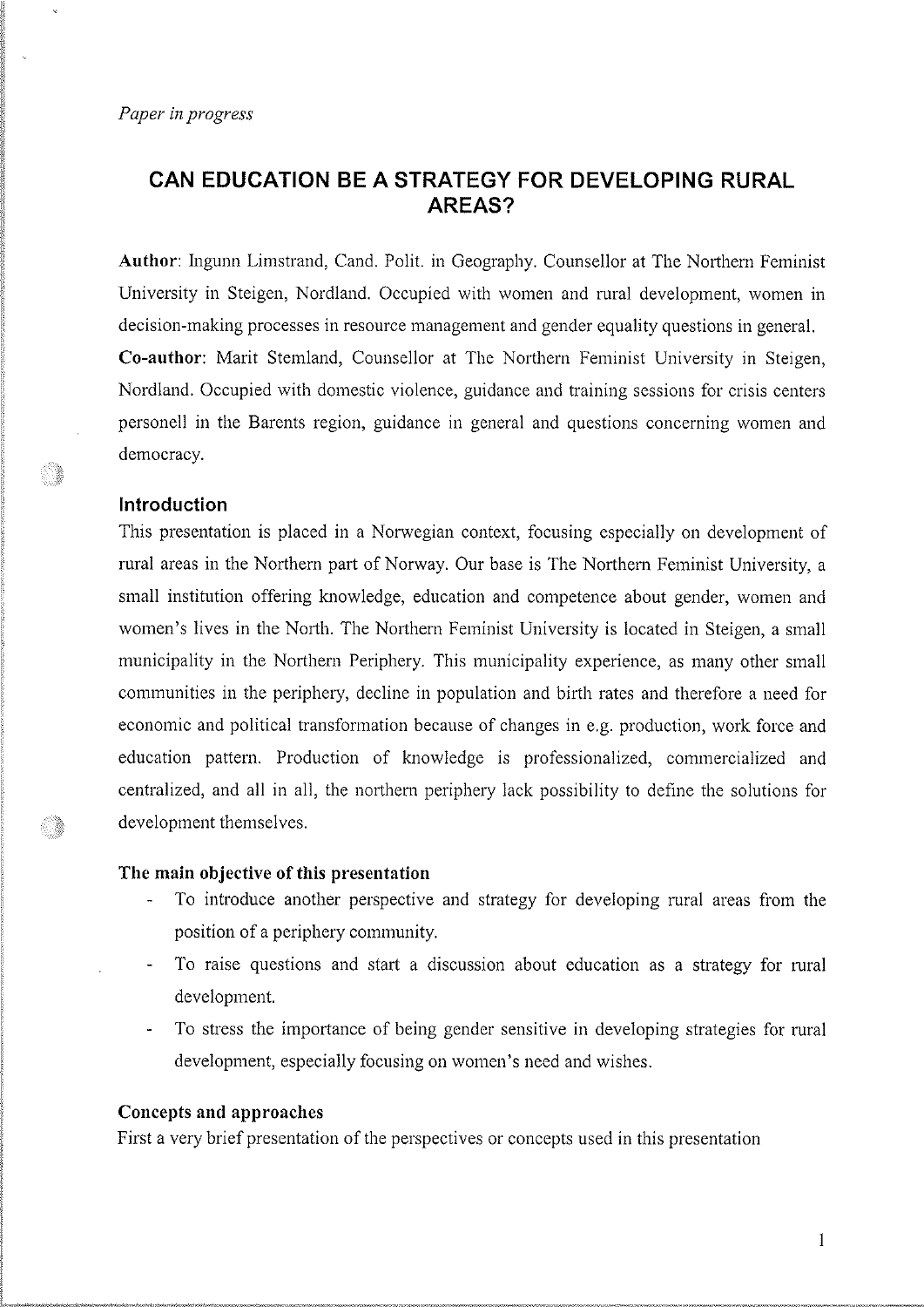- Situated knowledge. In this presentation we understand this concept as knowledge defined from our own context and from our position as rural citizens.
- Perspectives of rural development in times of *modernity*. Modernity is characterized by rapid changes, urbanization, globalisation, transformation of culture, and time-space compression (Massey 1991). Further, in the Western world, modernity is characterized by welfare, materialism, equality, knowledge and information (and democracy). The implications of modernity for individuals could be: Increased mobility or space barriers broken, the meaning of communications, media and marked going beyond boundaries (ibid.). Individuality and individual freedom of choice is increasing; reflexivity has been a defining characteristic of all human action in a modern world (Giddens 1990, Limstrand 1996).
- The understanding of gender. The development of different strategies and affirmative actions used in rural development are connected to three different theoretical approaches to gender (Pettersen 1999):

)<br>1988

o K

- 1. The perspective of equal opportunities: In this theoretical approach, women and men are seen as principal equal, as human beings. Differences and differential treatment between women and men is seen as discriminatory, and important to get rid of. If women get the same legal rights as men, existing obliquity between the sexes will gradually disappear. Gender equality is a question of human rights, and this idea creates the basis for official gender policy in Norway. If you give women and men the same legal rights and opportunities, we will achieve gender equality in our society. Strategies for change are connected to equalize women to men by giving them the same rights and opportunities. Gender is a variable or an indicator<sup>1</sup>.
- 2. A women's perspective: Point of departure for this approach is the idea that women and men are different. They represent different values, attitudes and ways of

Gender Equality Act of Norway: is built on this basic idea, but differential treatment of men and women may be allowed if the treatment promotes gender equality. The Act has a gender-neutral principal rule - difference in treatment of men and women is illegal. But the objects clause shows that the law is especially made to deal with unequal treatment of women it also important to stress that it is not a question of giving preferential treatment to certain groups, but to make affirmative action in favour of women is a measure to improve existing obliquity between the sexes. Use of affirmative action in favour of women has been chosen as a strategy because it was recognized that it is not possible to achieve gender equality merely by prohibiting discriminatory treatment.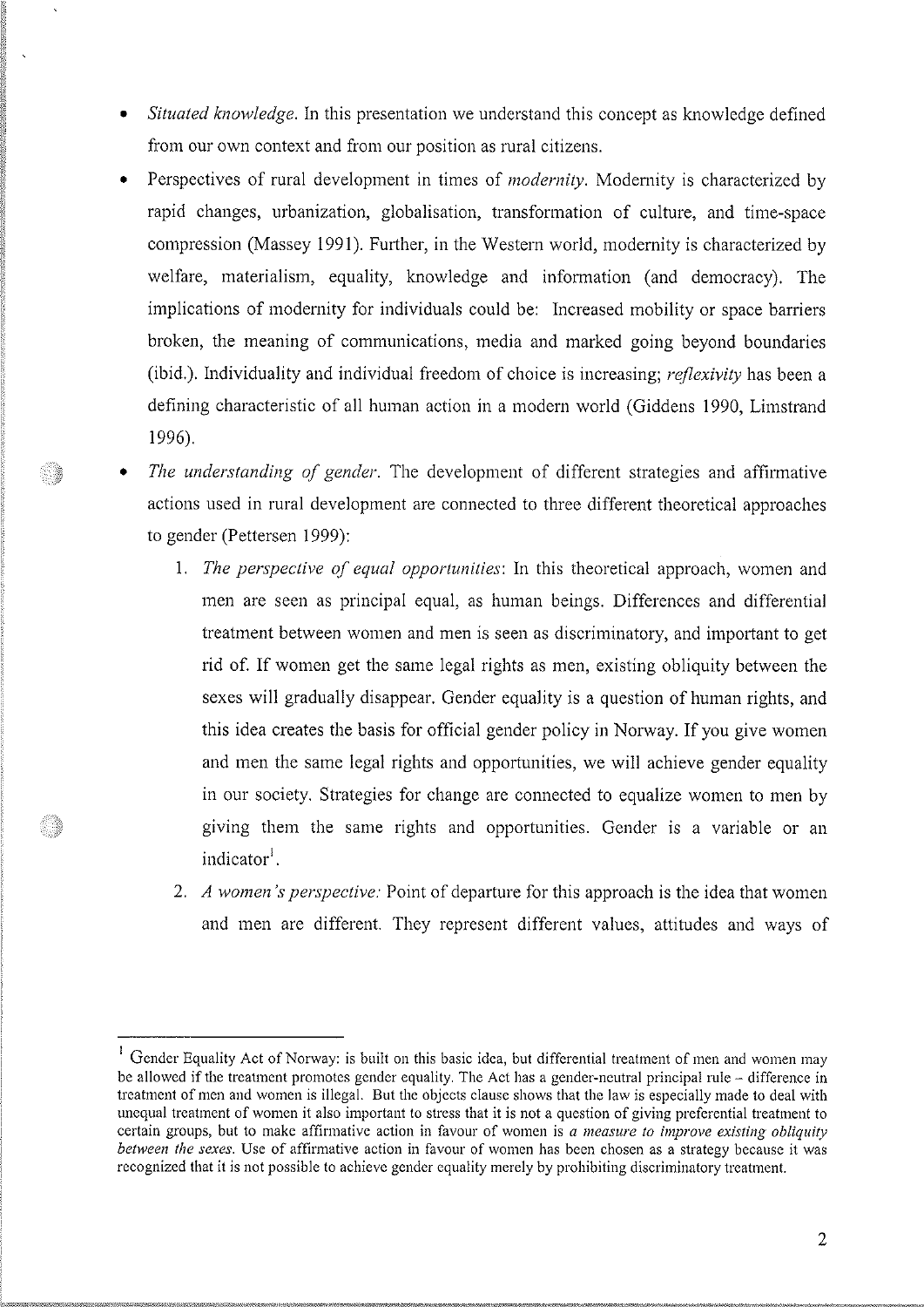thinking. Women's difference from men is seen as a critical potential for change<sup>2</sup>. Ex. The concept of women and men's different rationalities (Skjønsberg 1995), studies of gendered division of work, studies of men's dominance and women's subordination in private relations and society's institutions. Highlighting women's experience and values should create equity and equality between women and men based on women's own premises.

3. A gender perspective; Focusing on a differential understanding of women and men. Men and women are neither principally similar nor different from each other. 'Women are different, not to be considered a homogenous group. The understanding of being a woman or a man is changing continuously. Gender as a concept is not definite, and the content is changing. We need to break down and redefine gender categories and look for the understanding and definition of gender (gender identities) connected to different contexts.

A gender perspective introduces an opportunity to develop a tool for understanding gender as an integrated part of processes and structures earlier considered gender neutral (Widerberg 1992). Gender is negotiations, negotiations between women and men, women and gendered attitudes and identities, women and gendered structures etc. The main objective is to empower women and give them real flexibility and opportunities of option. Gendered division of work, gendered structures and strong gendered attitudes and identities need to be analyzed, redefrned and changed.

## District policy and education

To begin with, we will look closer into the Norwegian District Policy for education and discuss it in addition to modernity and gender. Our point of departure was introduced in the beginning of this presentation; we live in a small community, working at an institution occupied with competence raising and education for and about women.

"Even if access to jobs is still the greatest influence of where people choose to live, these choices are more than before driven by the sum of services offered, spare time options, accommodations and jobs. A lot of businesses in more rural areas have problems in

 $2$  An important critic of this perspective is that the assumption that women and men represent different values, attitudes and way of thinking could easily lead to essentialism in how we view women and men. Gender becomes determined.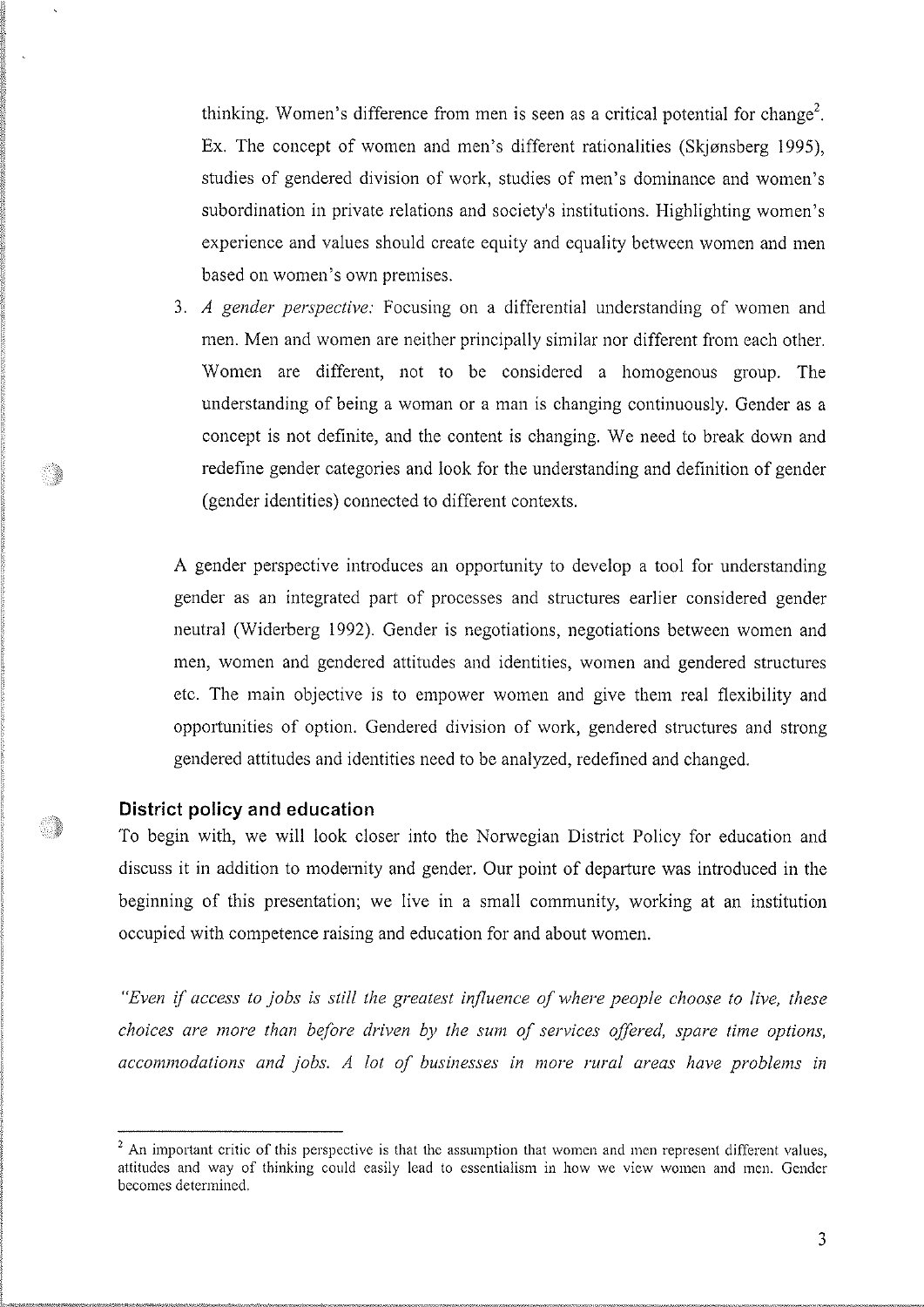recruiting competent workers, while there at the same time is a lack of jobs for highly educated people. " The Norwegian Government's White Paper 34 (2000-2001), my translation

The basic idea of Norwegian district policy is to maintain a scattered population pattern. Traditionally, rural areas are characterized by long distance to decision-making areas (e.g. the capital and bigger city's), sparse population, dependency of primary production like frsheries and agriculture, lack of work places for higher educated people, lack of competence, and also socially different from urban areas (Almås 1995). Periphery communities are loosing track in development, because activities like business, education, services and health-care to a higher and higher extent are located around and in bigger cities and regional centers.

A case point is the increase of people in the center keeping higher education and high-income jobs in comparison with rural areas (Sørlie 2000). This development increases the social, cultural and political marginalization of the Norwegian periphery, and center get to define the terms of the debate (discursive power). By and large, strategies for rural development have traditionally been associated with (low-level) blue-collar work and work that does not demand higher level of education.

Ó,

o)

But modernity has introduced better telecommunications and infrastructure, geographical stretching out of social relations and of media. On the whole, this has changed the conditions also for the rural areas. People are closer connected independent of distance and locations. Also, dependency of primary resources is reduced in rural areas. In this situation, it is important that the government defrne a special policy and strategy for developing rural areas outside city-regions (periphery communities), a policy sensitive to the needs of a *modern* population settled in these communities. To achieve such development the process of rural and regional development have to change towards being more inclusive and participatory (from below). ln a modern society, the implications of all policy and actions (mainstream policy) should be analyzed to understand and highlight the consequences for the rural population.

Turning to district policy and gender, there are three points we would like to make that describe the structural situation. Firstly, there is a difference between women and men's educational level. Secondly, women and men's *choice of education* and working life is highly divided due to gender. On the whole, female are employed in the public sector, in work of a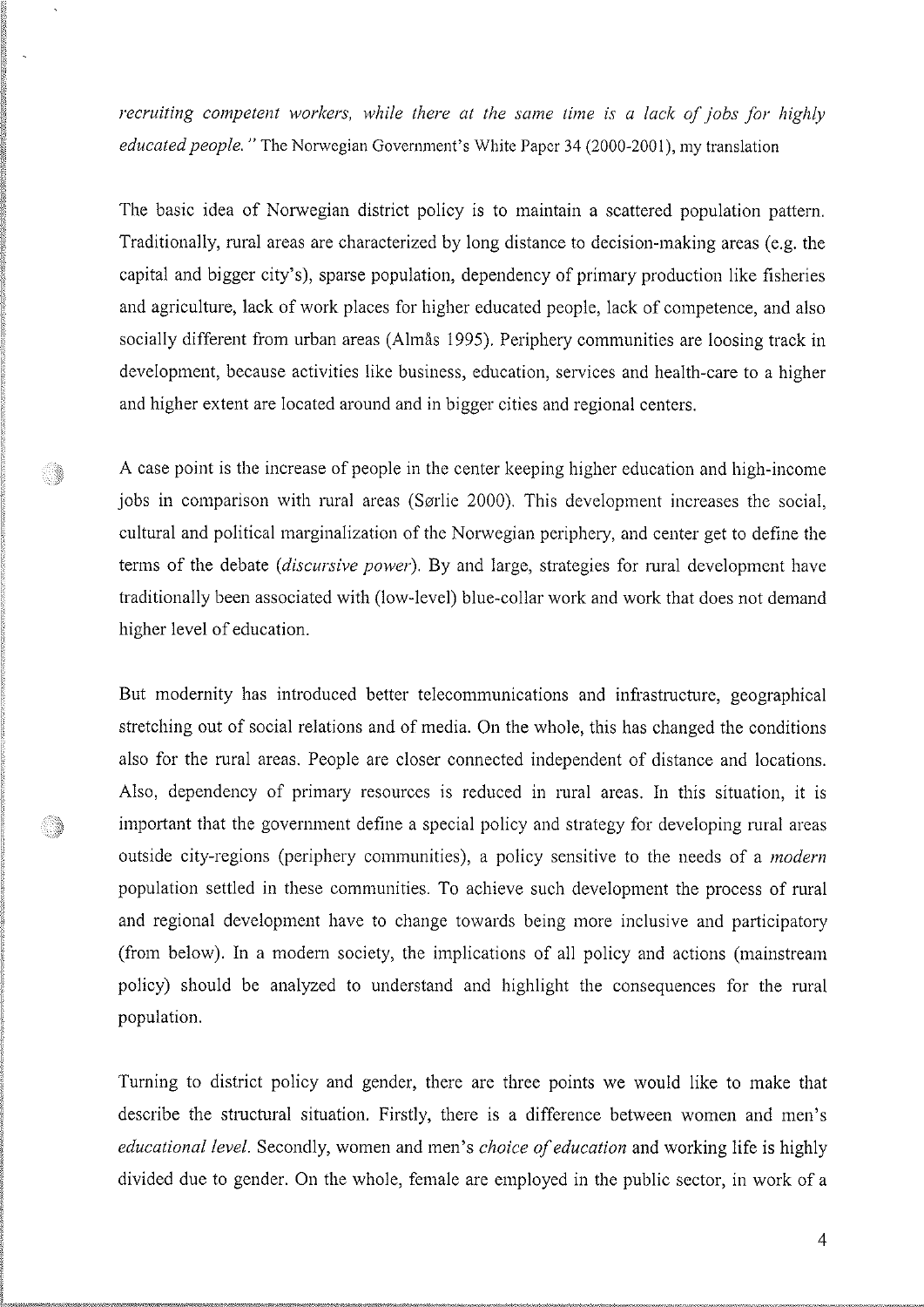caring nature and teaching. In private sector women keep jobs in the commodity trade. Thirdly, more than half of the female work force *work part time* (55 % in 2000, Vikan 2000). This picture is even more definite in rural area. This structural picture creates and sustains barriers for women's development, in addition to the fact that women are still mainly responsible for domestic work.

Strategies for women and rural development can be understood in the light of the three perspectives presented in the introduction. ln the 80ies and early 90ies women's perspective dominated ideas for planning and development. The strategy was use of affirmative actions for women to give women the same opportunities as men. Focus was mainly on entrepreneurial training and job-creation, not formal competence rising. Lotherington's critic of this strategy is that women was used to fillfill a predefined development, and were not given real influence in defining the content of the policy and the development (2002). From late 90-ies, the ideal of mainstreaming and integration has dominated the picture. Strategies today is based on a gender perspective, and reflect to a certain extent the present situation of the need for more formal competence raising, decentralized education and flexible models. But these mainstreaming models maintain the imbalance in development between center and periphery, because this strategy has been difficult to implement in rural areas. Rural development policy keeps on being an in-spite-of-strategy to reduce the consequences of the mainstreaming strategy.

In order to sum up these points, the modern society creates new conditions for

- Periphery and the (power) relations between center and periphery
- For women living in the periphery
- For education and education patterns
- For women's choice of education and work

#### Education as a strategy

l

Ó,

The next issue we would like to focus on is education as a strategy. To begin with, we will discuss some of the development patterns and attitudes towards education and competence rising in rural areas. We will discuss this in the light of modernity and changes in conditions for rural areas. Furthermore we will discuss briefly competence-raising in connection to primary production. Finally we will use The Northern Feminist University and a few other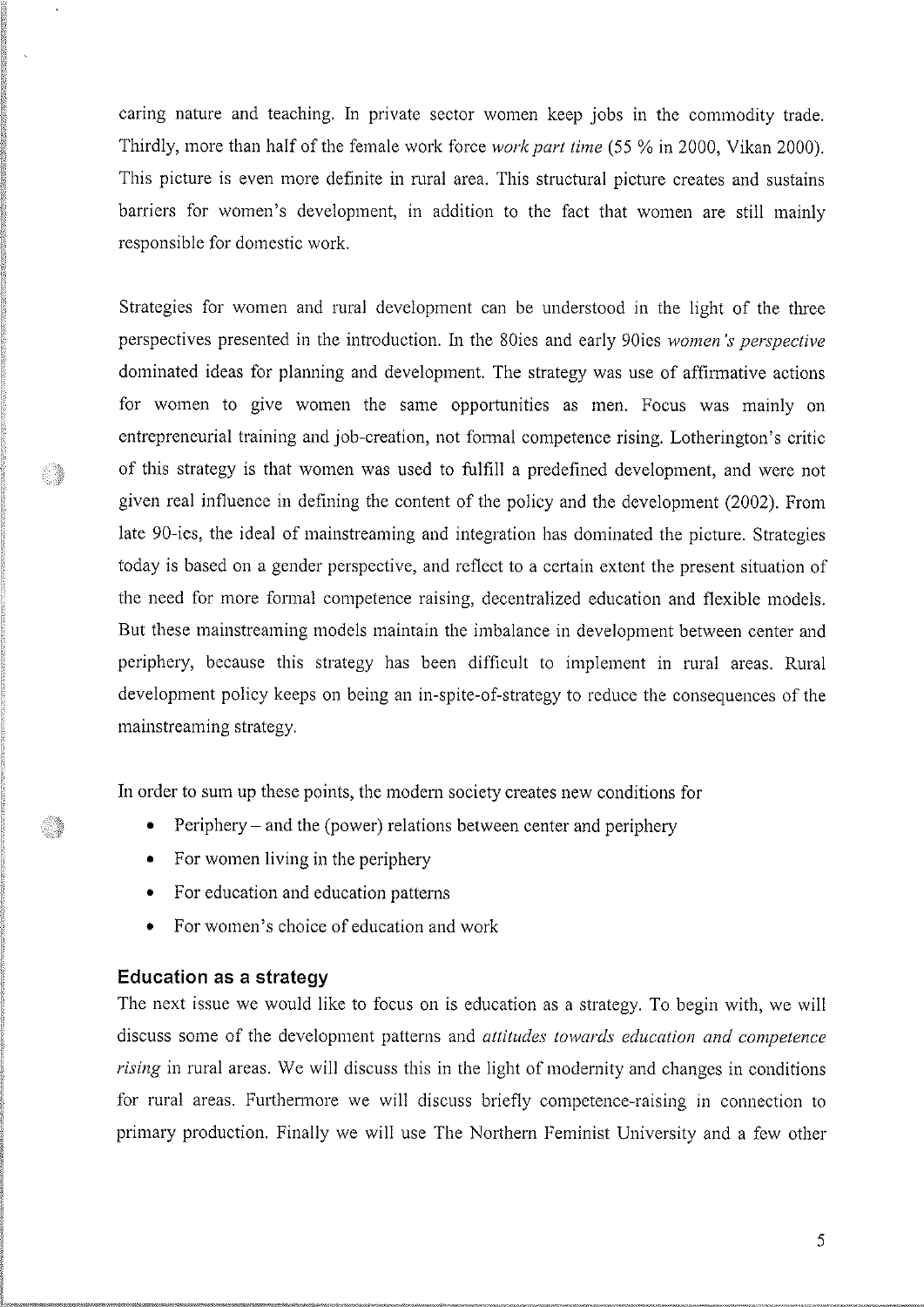education models developed in a Health project carried out at NFU as best practice models to illustrate another way of thinking for rural development and education.

## Attitude towards education and competence

Ñ.

Traditionally settlement in the rural areas has been located as a consequence of appearance of natural resources. ln coastal areas like ours, exploitation of fish-resources and small-scale farming has formed the basis of settlement. Exploitation of natural resources and – to a certain extent – subsistence economy, has not demanded high competence, in the meaning of *formal* competence. ln later generations an increasing number of youth also from rural areas has taken higher education. Lack of demand of skilled labour in these areas has lead to a situation of exporting youth out of the region. The groups of youth that choose not to take higher education remain in the local community, while those leaving for education never comes back. This has created a conception of "educating oneself out of the rural areas"- or education as a threat to rural areas. In this perspective, knowledge and education has become at threat towards the periphery. As long as this perspective is allowed to rule the floor, the periphery will continue to export youth, who in fact should be the main key in developing this area.

In addition to this, professions in resource-based business have to a larger extent become male professions. This was not the situation in the subsistence economy. Today, jobs the local community can offer young women are mainly in health care services and public administration. But many young women have other educational plans and wishes for their lives. In sum the concept of educating oneself out of the rural areas is even truer for young women.

All things considered, if the rural areas are to be sustainable societies, the economic, social and political situation in the rural areas has a great need of readjustment and development. Readjustment is in itself competence-demanding. We would like to mention briefly questions concerning competence rising in traditional based business (primary based production), but our main focus is at potential new sectors.

## Traditional economy / primary based industry and activities

There is a need for documenting and up-valuing the competence that has been developed in the resource based economy through generations. It has e.g. for marketing products become necessary to be able to document both the producing-process and the competence of the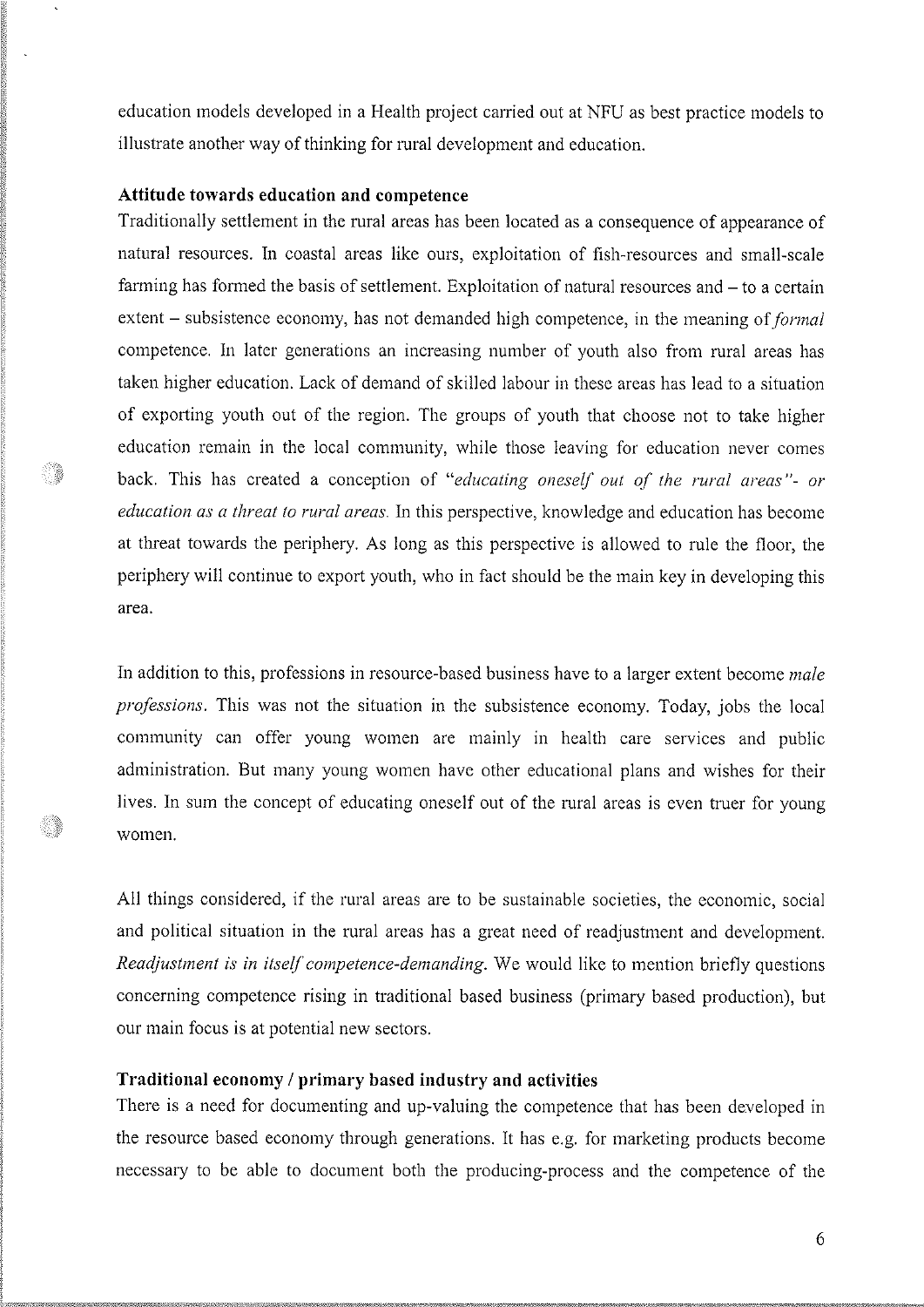labour. In the fishing industry and in fish farming, for instance, many established workers take education and get this theoretical based education combined with their informal experience documented into formal competence. This implies a great value for the employees as well as for the firm.

Another strategy that can be used to increase the formation of values in rural areas is further processing of the raw material. If we do not succeed in this, the population will decrease because of decrease in employment. Development in technology leads to a reduction in number of employees needed just to deliver the raw material. To succeed in this strategy (developing the marine sector), competence rising is essential, becausefurther processing and technology development demands skilled labour.

#### New sectors - developing competence based industry

Ó.

In connection with the existing economy, there is need for research in order to develop new products and new producing processes. Very small parts of research and development work take place in the rural areas. By locating research into the areas where the values actually are produced, we see a potential of a very fruitful interaction between research and production. Such interactions can influence which fields research focus on as well as the result of this research. And, to a larger degree, this will secure that the result of research reaches out and is utilized in the periphery too.

From a rural point of view, we experience that a lot of research about our society is carried out from the established academia in the central cities far away. As we see it, it is essential that more of this knowledge production should take place in the periphery; creating closer interaction with the people, businesses and lives we are living today. In social studies and sciences, the researcher's context should not be underestimated. The academia and the big cities are not necessarily the best context for every topic of social studies. We experience, especially connected to local-community research and rural research from social scientists, a danger of the researcher being lost in old conceptions and ideas of the periphery as it was ten or twenty years ago, when perhaps they lived there or left it. Here we can also draw a parallel to the political sphere, and the important interaction between politics and knowledge production: Knowledge is strongly connected to the power of defining the agenda. Those who have the formal competence and who develop knowledge are also those who set the agenda. In this perspective it is essential for the periphery to take part in knowledge production. If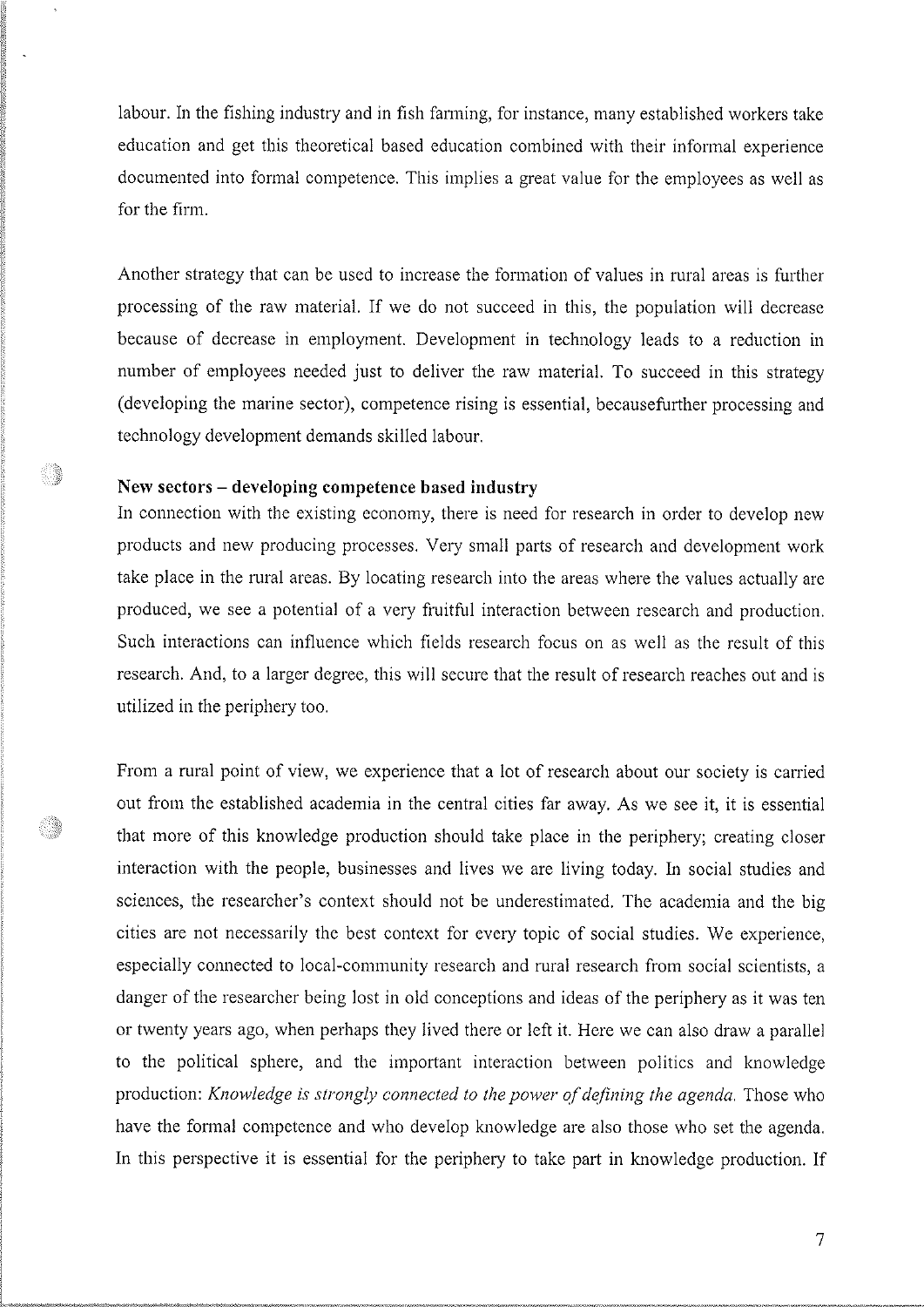rural societies keep on looking at knowledge, education and knowledge production as a threat, the implication is the development of a vicious circle of dependency of central areas and increasing lack of power to set the agenda (discursive power).

A case point is development of telecommunication and infrastructure, making distance no longer a big obstacle for locating competence-business in the rural areas. Better communication and modernization of rural areas is of crucial importance for developing education in rural area

We would like to conclude our comments by stating that developing competence-based business can be a successful strategy for the rural areas, and turn briefly to a concrete  $\mathbb{R}$  example, the establishment and activity of the Northern Feminist University.

# The establishment of the Northern Feminist University, an educational strategy in the development of rural areas

The Northem Feminist University is a ten-year-old private foundation; situated in the real periphery, up in the north of Norway, just between Bodø and Narvik. It is not a traditional university, but a center of knowledge, specially focusing on gathering and collecting knowledge of women, by women, for women, upgrading this knowledge, developing it, documenting it and disseminating it to those environments we feel this knowledge concerns, it may be researchers, grass-root women, politicians, planners etc. It is our intention to be <sup>a</sup> meeting-place between formal and informal, theoretical and practical knowledge, between women from all levels of education and society.

The NFU was established in the context of the situation in the -80ies

- The level of education of women was still lower than that of men, and lowest in the rural districts
- $\bullet$  We had the same problem as we have today with centralization  $-$  higher education was offered in the urban centers only, research was carried through at the universities and colleges in the urban areas, even if it concerned rural topics and problems
- Young people were leaving the rural areas, specially the women, going to town to get an education and get work, leaving the older people and specially the men in the rural districts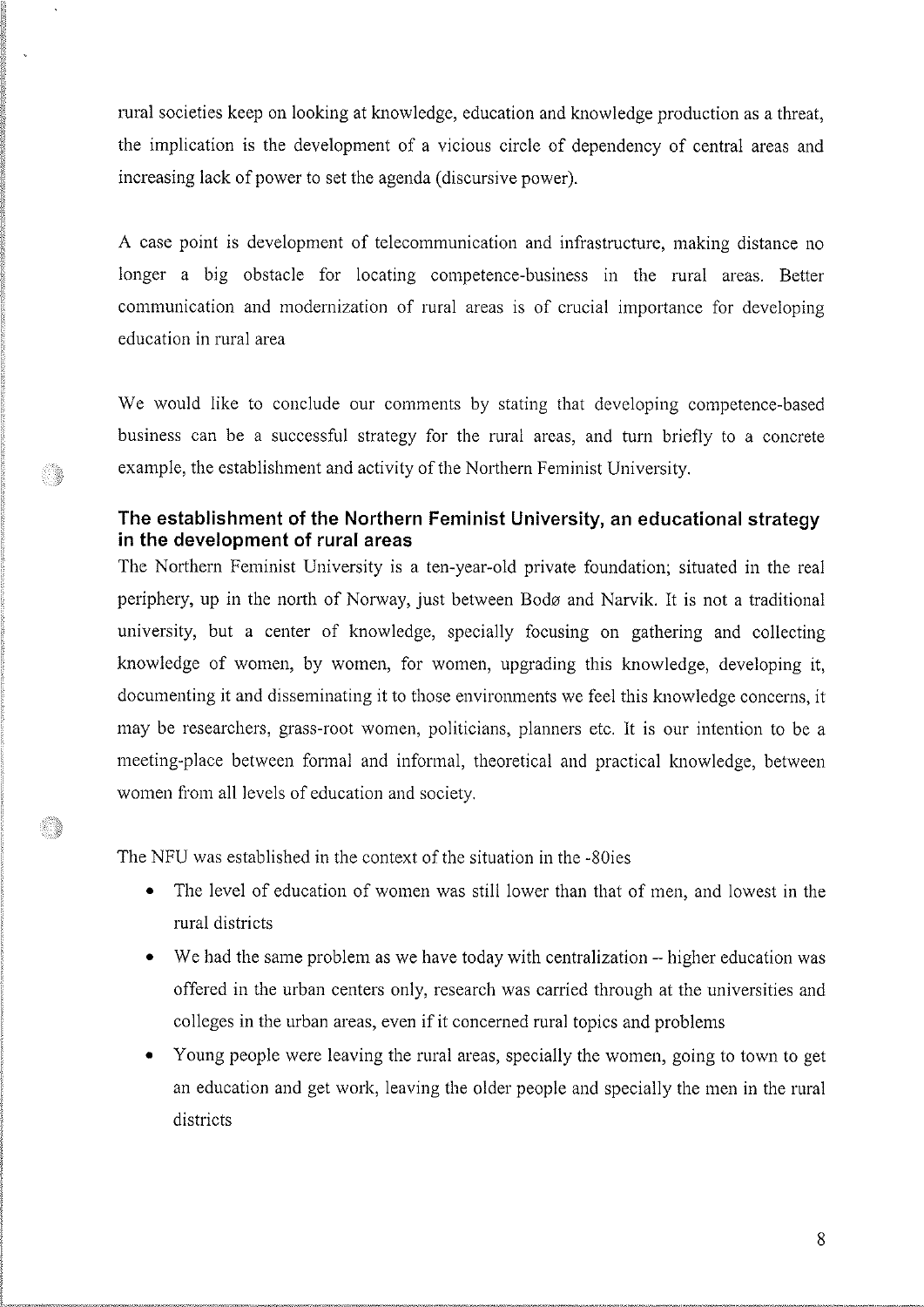- The women's choice of education was very traditional, mostly within health and care related professions, teaching, service and lower administrative workThe attitude of women towards the combination of education, working life and care tasks was that taking care of the children and the family was a priority before education and working life
- The attitude towards education in the rural area was based on the belief that education took you away from the rural area, and that the rural area had no need for higher education and competence
- Few women were leaders on a higher level neither in the private nor in the public sector

)

S.

In the rural areas in the end of the  $-80$ ies the state and the government felt very sorry for these womenless men and womenless local communities, and decided to try through affirmative actions to make the women stay or move back, as if women was a kind of infrastructure to invest in for the benefit of men or the district policy. At this stage women were regarded as being the problem, as they were not there to care for the men. These affrrmative actions developed from the women's perspective, women being different than men and therefore a useful contribution to the community. In this way the image turned from women being a problem to women being a resource for these districts. Now the paradigm turns again, as the young well-educated women are looking for jobs and where to settle in their lives, it is the rural districts that should now regard and visualize themselves as resources for the women.

Our county, Nordland, was very keen on these affirmative actions, and started a lot of women's projects. They lasted for some years, then the projects were finished and the project leaders gone, and all the experience, knowledge and competence were just floating in the air and were diffrcult to utilize for new projects or in "real life". So the county needed an institution to take care of all this knowledge and to disseminate it. The county was also aware of the education gap between men and women, the women's commitment to family and care task, and the barriers for women in the rural areas to attend higher education. So the county needed a feminist university to work on these issues. Steigen, our municipality was bankrupt at that time, screaming for more money from the state. But the state said no. Instead we were offered a project on how to manage on our own. Through that project we found out we had 3 resources to build our self-management on: *youth, identity* and *women*. Through the ideologist of the feminist university, Berit Ås, we were informed about the newly started Feminist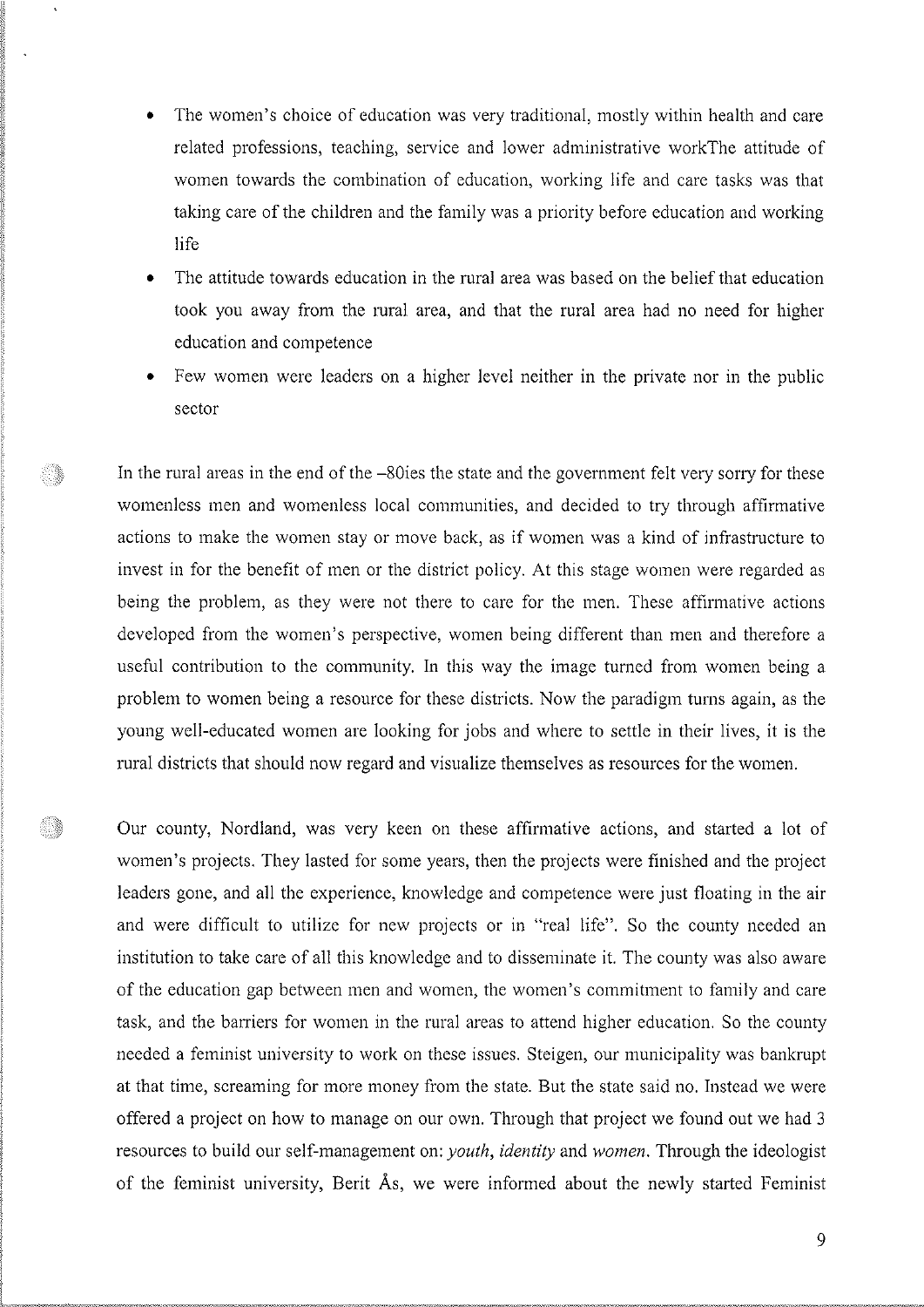University in the south, and became convinced that we needed a feminist university in the north, and that we wanted to establish one in Steigen. You're crazy, people said. But even though they did not understand the idea, the political and the administrative leaders of the municipality supported us and worked for us towards the county administration. So the county and the municipality together believed in establishing the university out in the real periphery, and together with some other founders gave us the money, and we could start in 1991, so we have now celebrated our 10 years' anniversary,

We are not a big institution, we are only 12 people working there, and only 5 of us work on gender issues. We are partly funded by the government from the state budget, partly from projects, studies and courses, and partly from our guesthouse where our course participants stay, and which works an ordinary guesthouse when there are no or few students.We do project work, documentations, tasks for ministries, counties, municipalities, part time studies on all levels, courses and training.We have no examination rights; we always cooperate with a high school, college or university concerning formal studies. These are open for men and women, and we have had several male students on our part time sfudies, but none on our gender perspective studies.Our main focus is democracy and social planning in a gender perspective. We are networking with women's projects and organizations nationally, in the Barents Region, in Europe, in Africa, and soon also hopefully in the semi polar area and in India.

## Combined classes

Ó,

o)

The fact that there is a decrease in population in the rural areas has as a consequence a smaller allocation of economical resources to the municipalities, and therefore fewer offers of service, including education. The schools cannot afford to establish classes in auxiliary work, care work, ambulance staff or others with very few students, the average costs of the students will be too high. Likewise the municipalities have no need for a full class of students in every profession, because they cannot offer all these students a job. But the municipality need a few people from all the different professions and competences, so we suggest a combined class that includes several related professional educations in one, giving the students common tutoring on the topics that are common for all the professions, tutoring for smaller groups that have topics in common and separate tutoring for those topics that can not be combined. So these combined classes are sitting in different municipalities, getting their common tutoring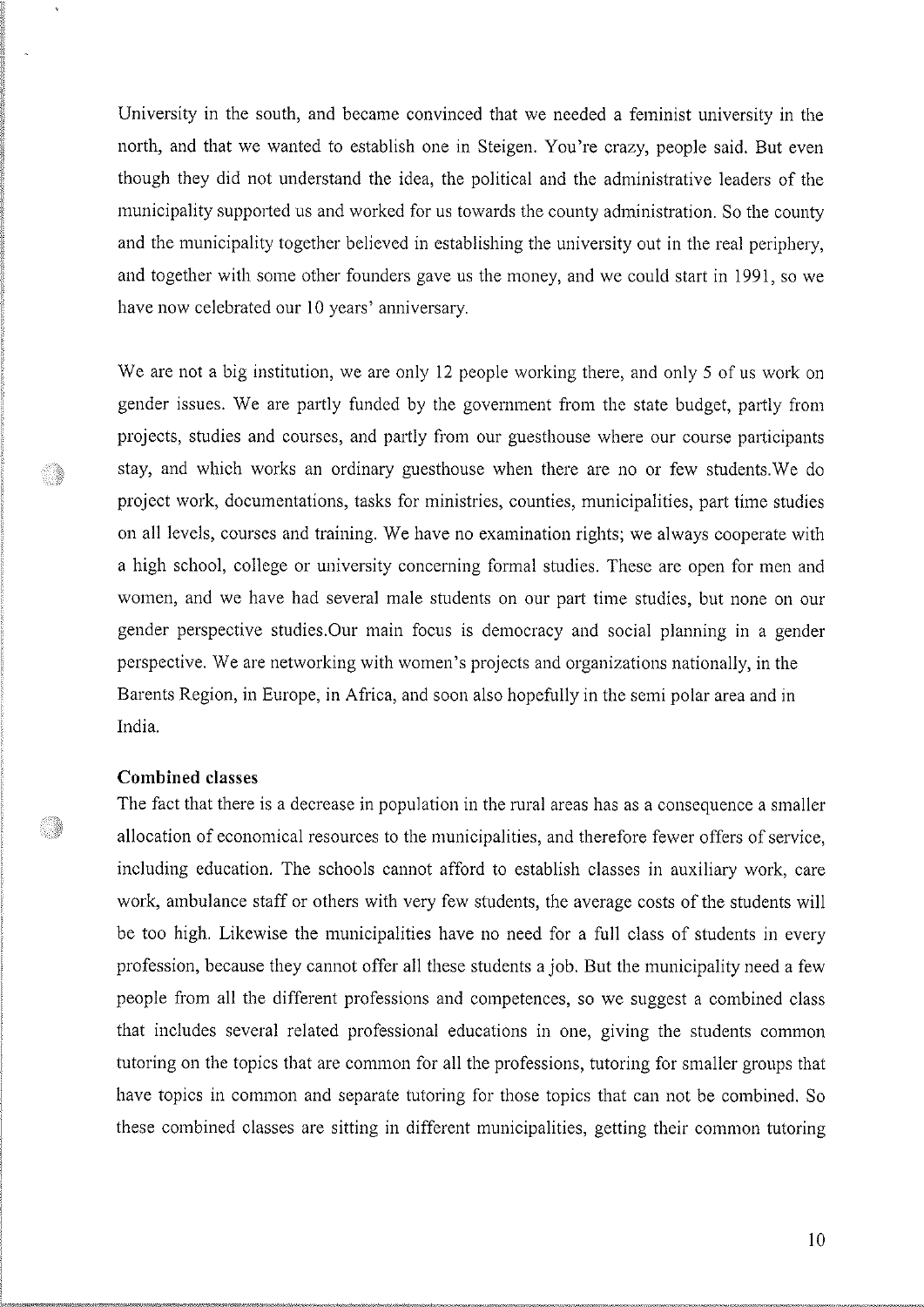through videoconferences from the same mother school. A greater part of the education is carried through as self-study, or as practice at working places with a counsellor.

#### Rural doctors as lecturers

The other example is from a health service project where the NFU is the project leader. One of the aims of the project is to develop health professions and health care work in the rural areas into more challenging and interesting work, making it at the same time more effective and of high quality. The rural areas is in constant need of doctors, nurses and other health professions, mostly because the professional environment is very limited, people working there feel lonely and in need of a network to discuss their everyday challenges. At the same time these professionals develop an extended competence because they are far away from the specialized institutions and have to deal with far more problems on the spot than health care workers in the cities. One of the strategies in the project is to engage the rural doctors as lecturers for the medical students at the university, both to upgrade the doctors' rural competence but also to give the students a more realistic picture of the interesting and challenging work in the rural areas, as well as a preparation for their work in those areas.

## Goncluding remarks

:)

O)

In conclusion, we would like to reiterate that our main objective at the NFU is to develop strategies for change. This has always been the main focus of research about gender and women. Development of knowledge has been closely connected to development of policies and strategies for change. The aim of researchers in this topic has been to produce knowledge to empower women, and also to empower the Northern Periphery and redefine the discursive power of the center. First, we need a holistic, situated perspective. To be able to change the system and the structures, and to develop rural areas, we need to analyze the situation from the rural areas. This is not the situation in the political climate and state rural policy today. Rural policy has become an in-spite-of strategy to reduce to consequences of the development. It is important to be aware of the changed conditions modernity have also for rural area. The rural societies must visualize their need for educating and competent people. There is a need for competence rising, both in traditional production and potential new sectors. Situated knowledge is a presumption to be able to reconsider the power of definition (discursive power), defrnition of social, cultural and political development of the periphery.

A case point is development of telecommunication and infrastructure, making distance no longer a big obstacle for locating competence-business in the rural areas. Better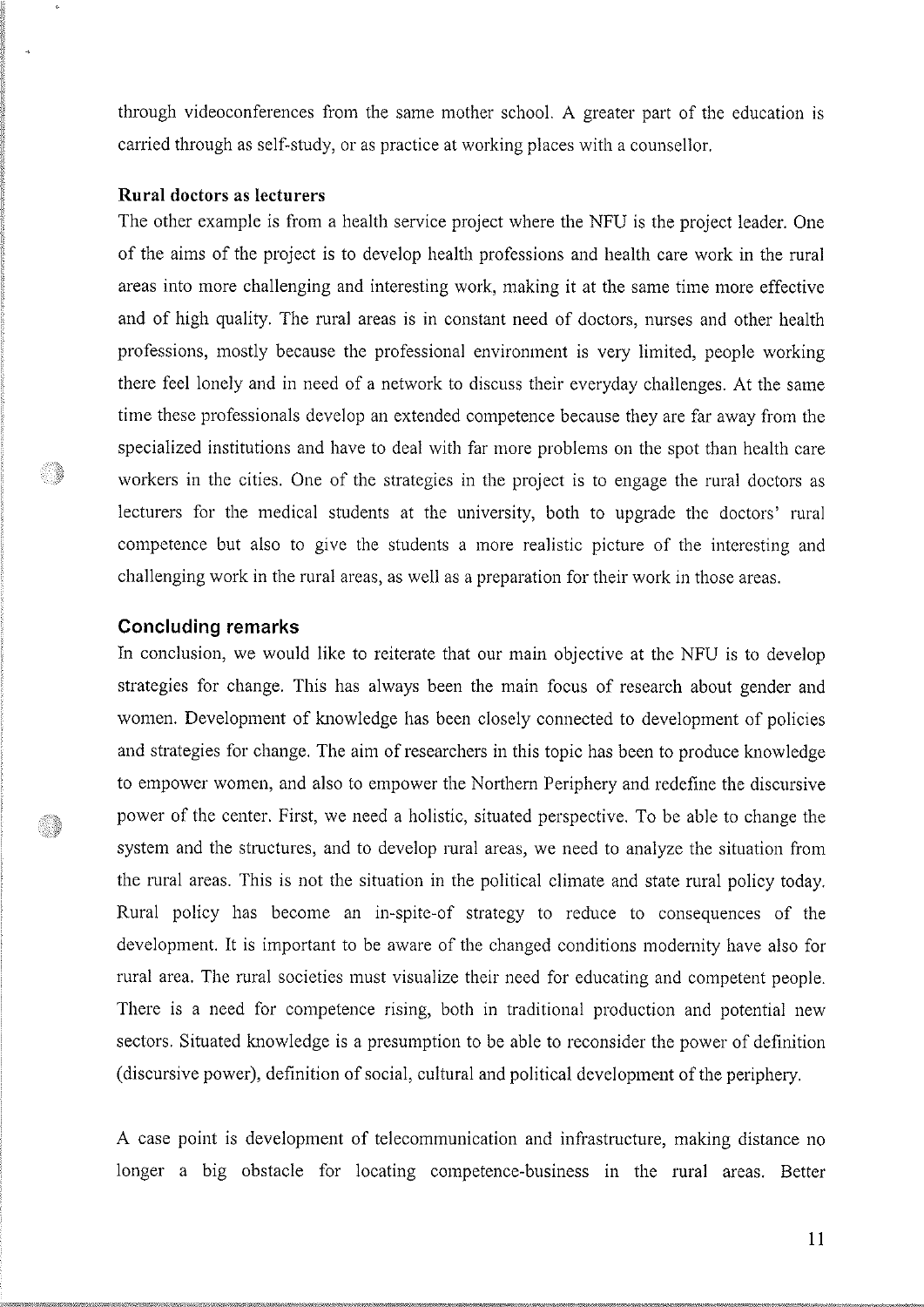communication and modernization of rural areas is of crucial importance for developing education in rural area, but we must not forget the importance of creating space and options for multiplicity. New conditions and modernity introduce the necessity do define alternative development, a development which creates space for multiplicity within the periphery communities and give the inhabitants the opportunities to live a modem life. The picture today shows quite a few young and highly educated people that look towards the periphery searching for a place to settle and develop what they see as "a good life" The upcoming generation seeks for a multiplicity in job opportunity, cultural life and an acceptance of different attitudes. If they choose to settle in a small community, they still demand to be citizen of the world. This is a great challenge to a local community, which traditionally has had the image of conformity, in the meaning that most of the citizens have had the same background and has worked in similar businesses. From our point of view it is necessary in order to find a strategy for developing modern and including societies in the periphery.

Looking into our own local community, we might say that attitude and gender roles are still more traditional. Gender roles and presumptions towards women are more connected to <sup>a</sup> traditional way of looking at women, mainly responsible for care tasks, and not expected to keep decision-making positions in the society. These gender identities implicate and define to a certain extent women's choice of work and carriers.

Norwegian state policy for regional development highlights the fact that a gender perspective is a condition for development of sturdy societies (St.meld. 34). We need gender knowledge and analysis to develop a strategy for rural development, meaning gender disaggregated data and gender analysis of plans, decision-making bodies and gender distribution in general. Gender difference implicates the importance of being gender sensitive when we develop strategies for education and rural development. E.g. because public sector employs most women, the regional division of work places within this sector is of crucial importance for women's choice of place to live. Higher educated women might to a higher extent than men choose to settle in rural areas then men with higher education, because many women are educated and work in public sector.

)

.

The educational level of Norway is rising. Women are a big part of the higher educated workforce. To attract women, and to get competence to rural areas it is important to change the attitude and thinking about education, competence and rural areas.

12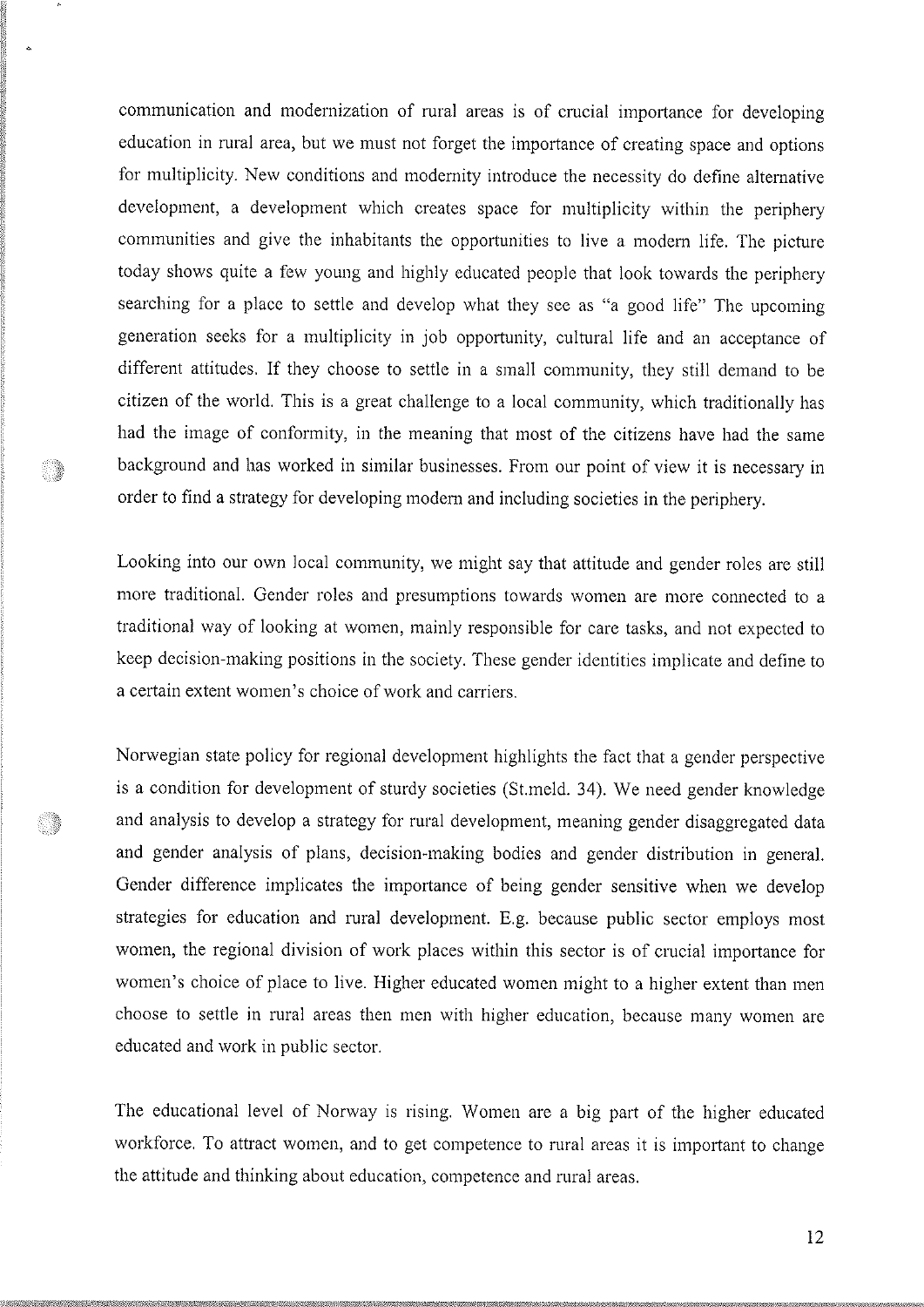One solution might be decentralized education models that meet women's needs – women who are single parents and need to work beside a need for education to empower their situation. But from a rural point of view, we must focus on resource based industry, and the male dominance developing in this sector. These are work places that need to be placed in rural areas, and they are in a rural context, high-income work places (specially fish farming). Focusing on gender distribution within these areas is important, trying to make space both for women and men. We need to analyze the situation of women in the perspective of women's negotiation of gender identity towards different levels defining their lives and opportunities. 'Women's needs must be taken into consideration. This is a question of democracy, of justice, and women's skills and competence must be considered a resource. A strategy for development need to highlight the understanding of the populations' different preferences and needs according to gender and age. But we also need to focus especially on state policy, both for rural development and the concern and treatment of women's issues, legal rights and the machinery for promoting these questions on different levels.

As a final conclusion we might say that the establishment of NFU has been a successful strategy to highlight the need for educated people in the periphery. NFU has contributed in the development of good models for a sustainable development in the rural areas based on competence raising and education.

# References

)

o,

Almås, R. (1995): Bygdeutvikling. Samlaget, Oslo

Giddens A. (1990): The Consequences of Modernity. Polity Press, Cambridge, Oxford.

Harding, Sandra (1991): Who's science? Who's knowledge? Thinking from Women's lives. Open University Press.

Stortingsmelding nr 34 (2000-2001) Om distrikts og regionalpolitikken. KRD

KRD (2002): Vekst - i hele landet. Kommunalminister Erna Solbergs redegjørelse i Stortinget.

Limstrand, lngunn (1996): Mellom lokalsamfunn og storsamfunn. Hovedoppgave. Geografisk Institutt NTNU. Trondheim.

Lotherington, Ann Therese (2002): Ikke for kvinnenes skyld... En analyse av kvinnerettet distriktspolitikk I Norge 1980-2000. Norut Samfunn. Tromsø.